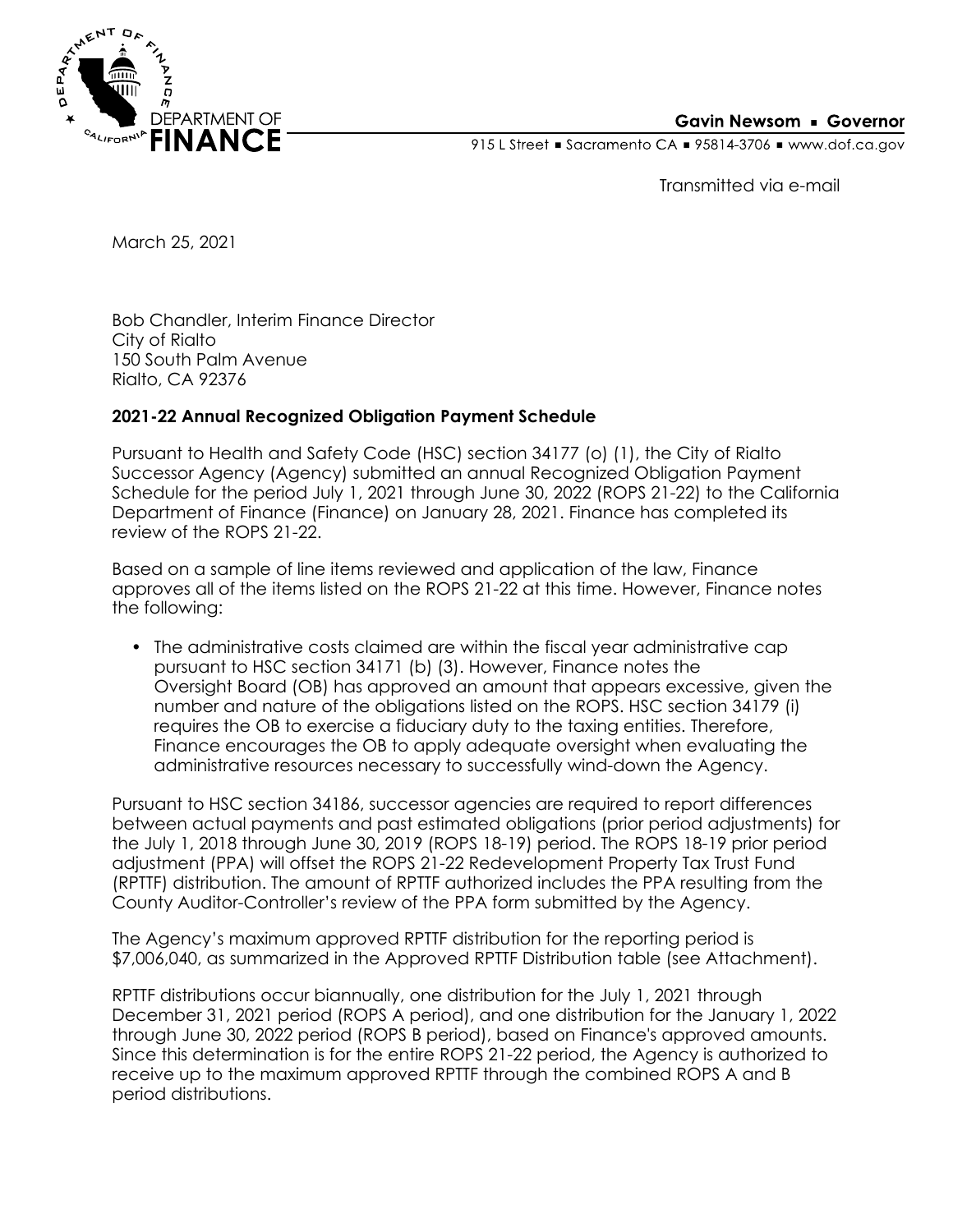Bob Chandler March 25, 2021 Page 2

If the Agency disagrees with our determination with respect to any items on the ROPS 21-22, except items which are the subject of litigation disputing our previous or related determinations, the Agency may request a Meet and Confer within five business days from the date of this letter. The Meet and Confer process and guidelines are available on our website:

[http://dof.ca.gov/Programs/Redevelopment/Meet\\_And\\_Confer/](http://dof.ca.gov/Programs/Redevelopment/Meet_And_Confer/) 

The Agency must use the RAD App to complete and submit its Meet and Confer request form.

Absent to a Meet and Confer, this is our final determination regarding the obligations listed on the ROPS 21-22. This determination only applies to items when funding was requested for the 12-month period. If a determination by Finance in a previous ROPS is currently the subject of litigation, the item will continue to reflect the determination until the matter is resolved.

The ROPS 21-22 form submitted by the Agency and this determination letter will be posted on our website:

<http://dof.ca.gov/Programs/Redevelopment/ROPS/>

This determination is effective for the ROPS 21-22 period only and should not be conclusively relied upon for future ROPS periods. All items listed on a future ROPS are subject to Finance's review and may be adjusted even if not adjusted on this ROPS or a preceding ROPS. The only exception is for items that have received a Final and Conclusive determination from Finance pursuant to HSC section 34177.5 (i). Finance's review of Final and Conclusive items is limited to confirming the scheduled payments as required by the obligation.

The amount available from the RPTTF is the same as the amount of property tax increment available prior to the enactment of the redevelopment dissolution law. Therefore, as a practical matter, the ability to fund the items on the ROPS with property tax increment is limited to the amount of funding available to the Agency in the RPTTF.

Please direct inquiries to Anna Kyumba, Supervisor, or Dylan Newton, Staff, at (916) 322-2985.

Sincerely,

Chemp & Mc Connex

JENNIFER WHITAKER Program Budget Manager

Linda Santillano, Chief Deputy, Property Tax, San Bernardino County cc: Aleli Burgos, Finance Manager, City of Rialto